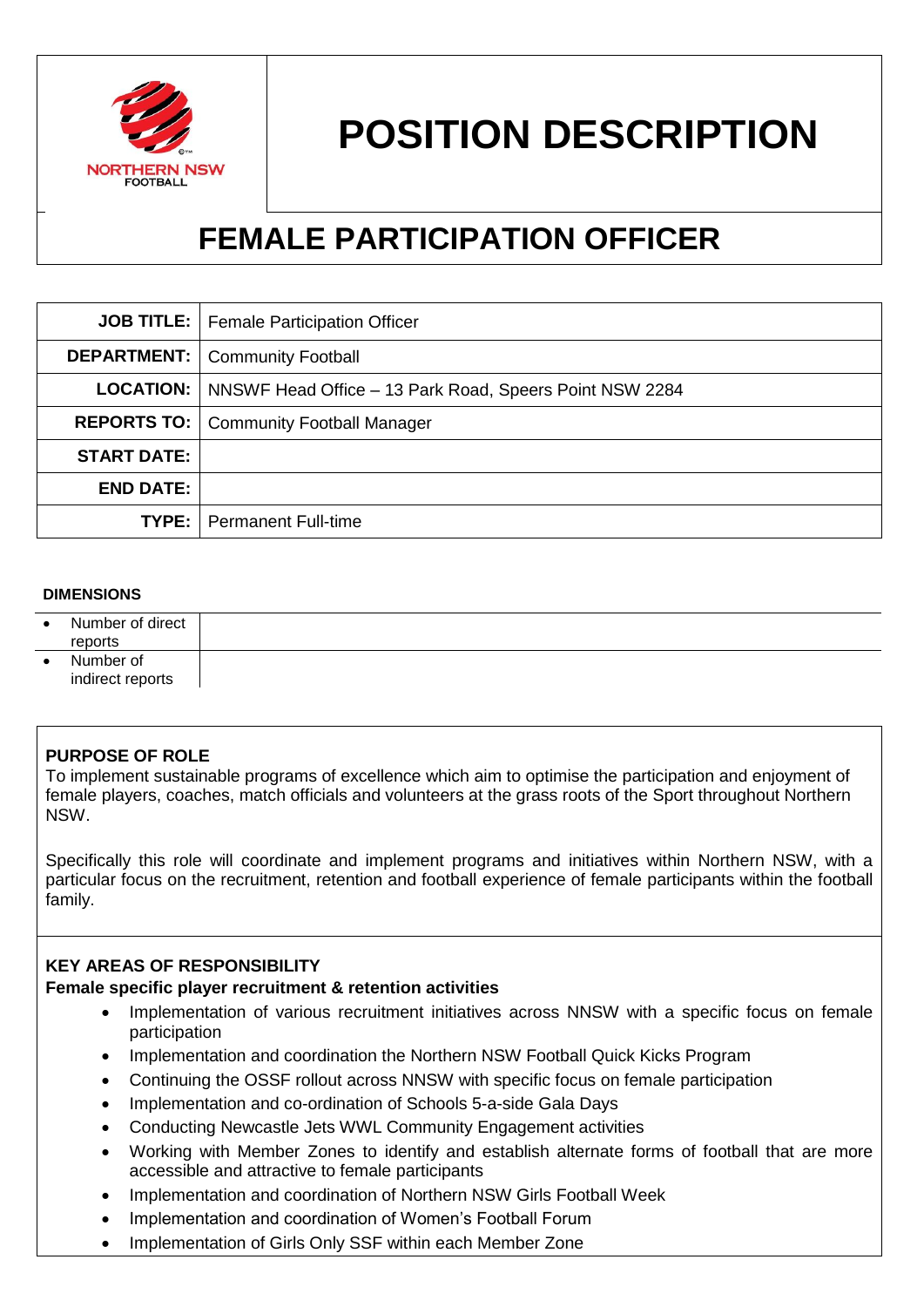# Implementation and coordination of Newcastle Jets WWL Coaching Clinic

#### **Female match official recruitment & retention activities**

- Co-ordination and implementation of instructing referee and junior match official programs
- Assist in the coordination and implementation of the NNSWF match official recognition program
- Assist the coordination of the Female TAP Camp

#### **Female coach recruitment & retention activities**

- Coordination and implementation of Female Coach Education courses
- Assist in the implementation of Northern NSW Footballs Grassroots Week with a specific focus on female participation

# **Female specific volunteer recruitment & retention activities**

- Assist in the implementation and coordination of NNSWF volunteer recognition programs
- Assist in the implementation and coordination of volunteer training seminars with a specific focus on female participation
- Implementation and coordination of the Female Volunteer Networking Evening

#### **Other**

- Implementation and coordination of various Indigenous football activities that include opportunities for female participation
- Implementation and coordination of various football opportunities for athletes with disabilities that include opportunities for female participation
- Implementation and coordination of the Newcastle Jets HAL half time MiniRoos demonstrations

# **Program Evaluation**

• Regular evaluation of programs and services to ensure that the FFA, NNSWF, Member Zones<br>and Clubs are meeting the needs of female participants and stakeholders. Clubs are meeting the needs of female participants and stakeholders.

# **KEY OUTCOMES**

- Increase the number of football opportunities available for female participants
- Increase the number of new registered female players throughout NNSW
- Increase the number of new female community coaches throughout NNSW
- Increase the number of new female match officials throughout NNSW
- Increase the retention rate of existing female players, coaches, match officials and volunteers in NNSW
- Increase the awareness of football opportunities available to female participants

# **KNOWLEDGE, BEHAVIOUR & SKILLS REQUIRED**

- Excellent communication skills, particularly written and presentation
- Sound knowledge of MiniRoos and the FFA community coach education pathway
- Appropriate accreditation and ability to deliver community Coach Education, Instructing Referee and Volunteer Training courses.
- Proven experience working in community sport.
- Understanding of female participation issues and challenges within community sport
- Knowledge of football within Northern NSW
- Strong interest in football

# **MAJOR INTERACTIONS**

- Northern NSW Community Football Manager
- FFA Regional Participation Manager
- Northern NSW Club Development Officer
- Northern NSW Zones, clubs, coaches and volunteers
- National Community Coach Education Manager
- $\bullet$

# **UNIQUE CRITERIA**

Weekends